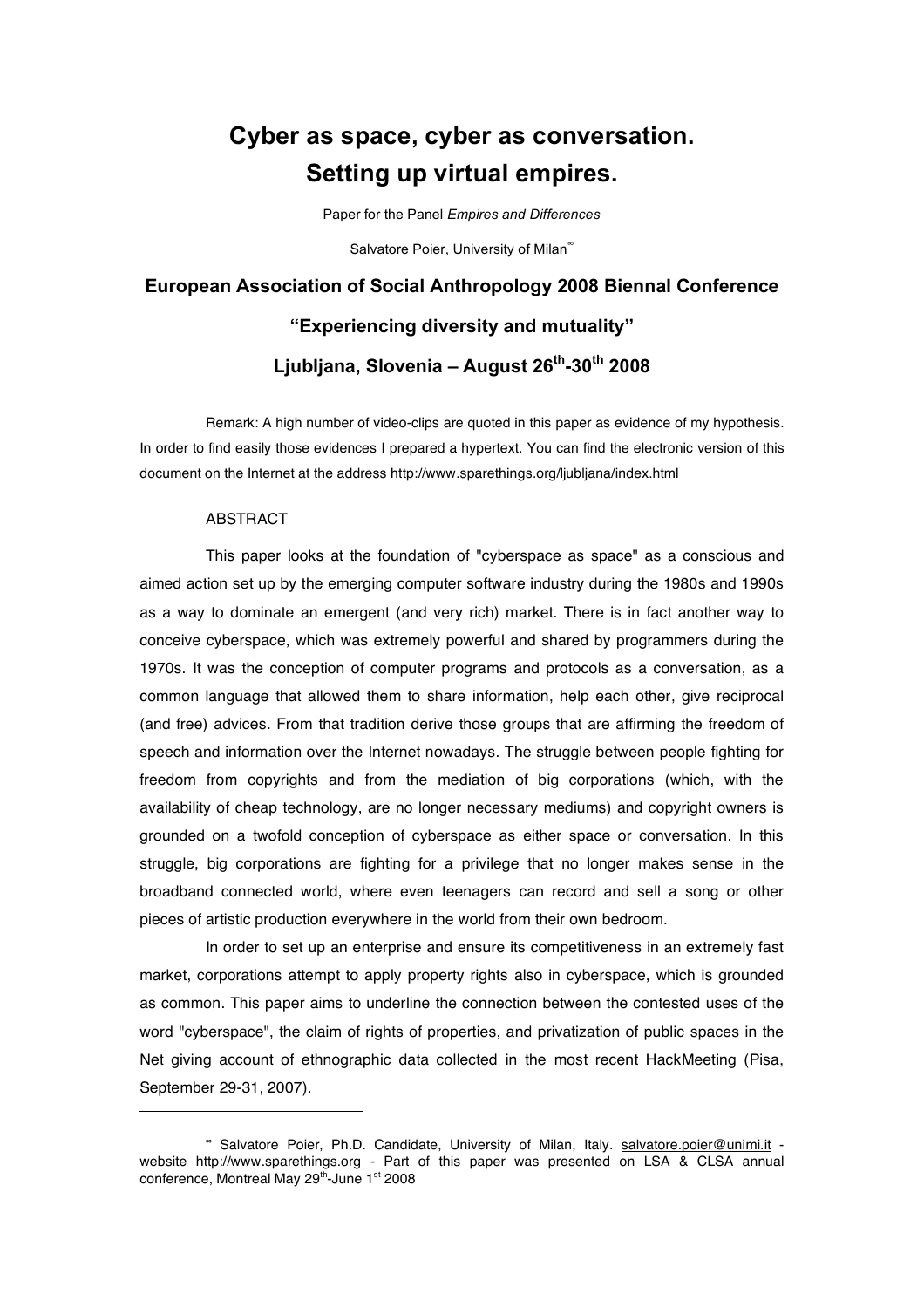#### *1. Public space in Cyberspace*

#### **1.1 The personal computer, or the democratization of a powerful tool**

During the end of 1970s the computer market changed its nature, that was focused on big corporations and Universities, targeting laymen and small businesses. Differently from the 1950s and 1960s, when mainframes were so big and expensive that the could be bought just by Universities and Governments,<sup>1</sup> the foundation and sharp growth of enterprises such as Apple first, and Microsoft later shows us in which direction the computer industry was going: everybody wanted a computer and actually needed it, to simplify tasks and be more productive (see adv of Alligator).

In 1983 another important event occurred: Apple LISA (Local Integrated Software Architecture) was released. It was the first home (or 'personal', as advertisements started readily to call it) computer (actually, Xerox Star was the first, in 1981, but it cost \$17,000, so we cannot consider it properly a home computer) with a GUI (Graphical User Interface). The logic procedure that the machine performed to run programs was hidden by a graphical interface that made the interaction with the machine easier and simpler. A mouse, a device that moves a cursor on the screen, allowed a perfect interaction between the space in the computer and the user's physical space. In 1984 the revolution became cheap and popular with Apple Macintosh. The use of the electronic landscape as a space was completed; the metaphor of cyberspace as a space was accomplished using the metaphor of the desktop as main workflow for users (see adv of **Desktop**). It was a strong change, and a conscious one: in a Macintosh manual the easiness of new computers is revealed and explained:

The secret of the easiness in which Macintosh works is neither the bit/map monitor, neither the mouse device: it is the metaphor. Instead of creating an alien environment in which the users have to memorize scores of commands in order to allow the computer to work, Macintosh programmers created <sup>a</sup> digital version on the screen of everyday use objects: desktop, buttons, volume knob, etc. (Norton and Heid 1992, 13) (personal translation from Italian)

Since this moment, computers was becoming to be perceived more and more as a domestic appliance. The target for computer industries shift from programmers to users, and the easiness and usefulness of computers to manage the everyday affairs, from the family's expenses to the office's documents, the key that opened the wallet of millions of Americans during the '80s.

l

<sup>1</sup> I need to underline here, even if just in note, the famous misquote attributed to Thomas J. Watson, Jr., president of IBM in 1943, which was supposed to say "I think there is a world market for about five computers" that probably derives from this quotation "IBM had developed a paper plan for such a machine and took this paper plan across the country to some 20 concerns that we thought could use such a machine. I would like to tell you that the machine rents for between \$12,000 and \$18,000 a month, so it was not the type of thing that could be sold from place to place. But, as a result of our trip, on which we expected to get orders for five machines, we came home with orders for 18." (you can find first quotation more or less everywhere around the Internet, while the second is the formal position of IBM, on http://www-03.jbm.com/ibm/history/reference/faq\_0000000047.html, as visited on October 27th, 2007. It is important to note that even if (and specially if) it was a misquote, it was used prevalently to affirm that everyone could have a computer, that computers were easy to use, and useful for everyone. It surely was a cunning and successful marketing move.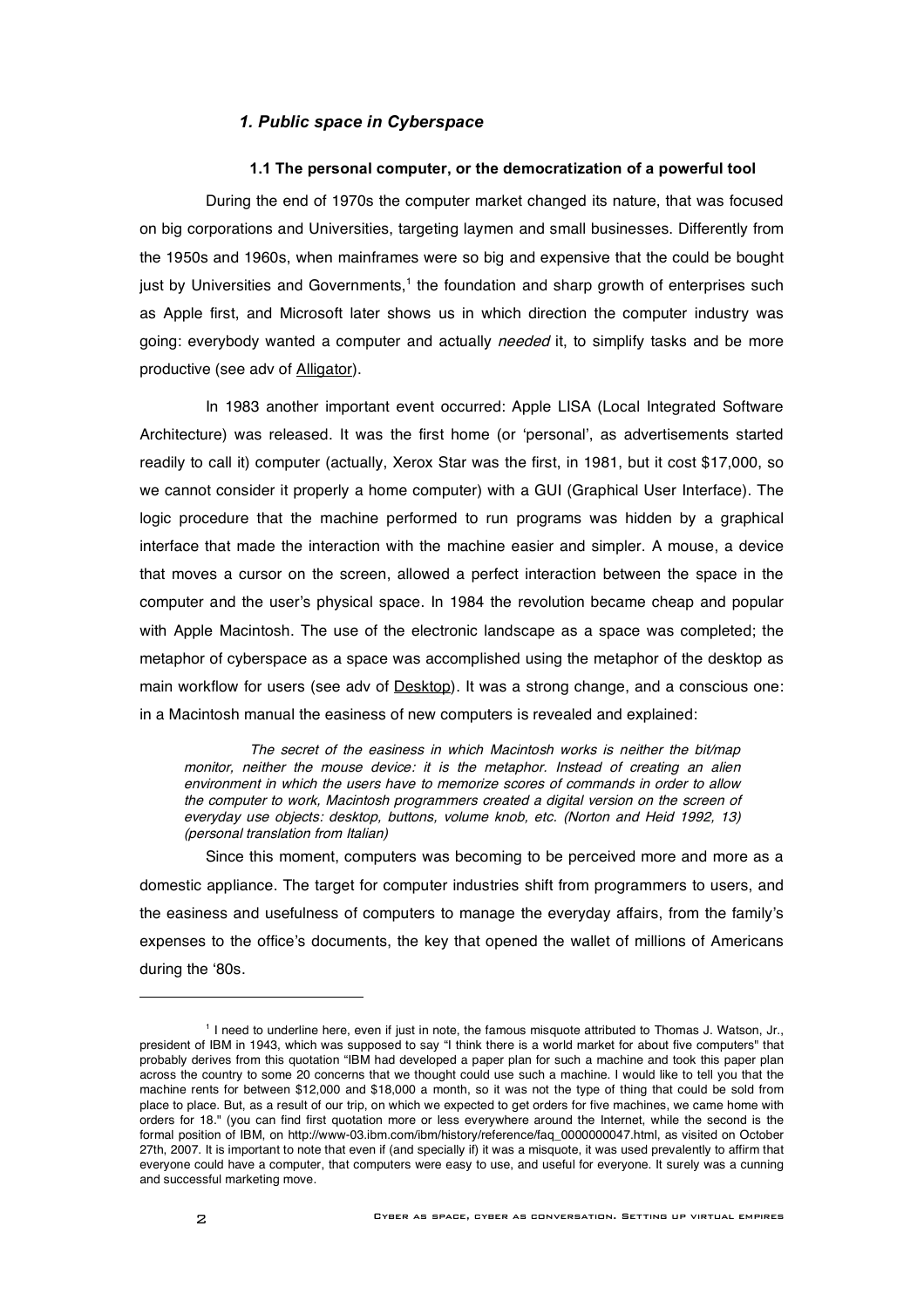#### **1.2 The Internet as new market place**

In this scenario, where many computers were diffused many offices and houses of USA and everybody was starting to use a computer also for the most simple tasks, it began to be clear to everybody that it was no longer necessary be a programmer in order to use a computer. And that the newborn Internet could be the new market place to conquer. An instrument that deliver directly in the house of the users everything they desire, and through which they can see, get informed, and especially buy.

This shift implied that the "community of computing" no longer consisted only of artisans and experts creating their own programs and sharing them with people with similar passions and needs, as hackers used to do since the very beginning of the computing (Graham 2004, Gunkel 2001, Mosco 2004, Taylor 1999). Rather, a new class of people was created: the users. Users were the new target of a growing market. Normal people and (not more geek) were those to which the massive ads were addressed to. And in order to get more people using computers, it was absolutely necessary to make computers easy to use. The implementation of the graphical interface and the spreading of the mouse was a good strategy, and it was the concept that most of the ads were pointing at during the all 1990s (see ads on Mouse and Manuals).<sup>2</sup> The new coming users have attitude to consume and to see the Internet as a huge mall in which go and spend time in. In those years lot of chatting programs, interactive e-shops, and credit-card payment systems were strongly developed.

But the distance from the program language and final users was increasing slowly, and the metaphor of space was increasing its power too.<sup>3</sup> Cyberspace was slowly be compared to other spaces, as a new promised land to visit, colonize, and conquest. Step by step, the common practice to use the Net to share applications, information, programs, and files began to be more difficult and controversial. The private property – with the related rights – was preparing its entrance in the Cyberspace.

#### **1.3 Hackers as continuers of first cyberspace**

As we know, since the *English enclosure* of XV and XVI centuries, everywhere there is space there is private property. And since the property of intellectual production used to produce money, the protection of it became a priority, as copyright history teaches us.

But, regarding Cyberspace, at the beginning of programming nobody was working on computer programs as exclusive property, and their characteristic of collective, team work was a clear statement in the first computer industries.

l

<sup>2</sup> See some Apple Tv ads on http://www.youtube.com/watch?v=VaZgtQRmunA as visited on June 18<sup>th</sup>, 2008

<sup>&</sup>lt;sup>3</sup> An impressive example of this metaphor is one of the commercial of Apple about the desktop: watch it on http://youtube.com/watch?v=Ghndp8htjMs as visited on June 18<sup>th</sup>, 2008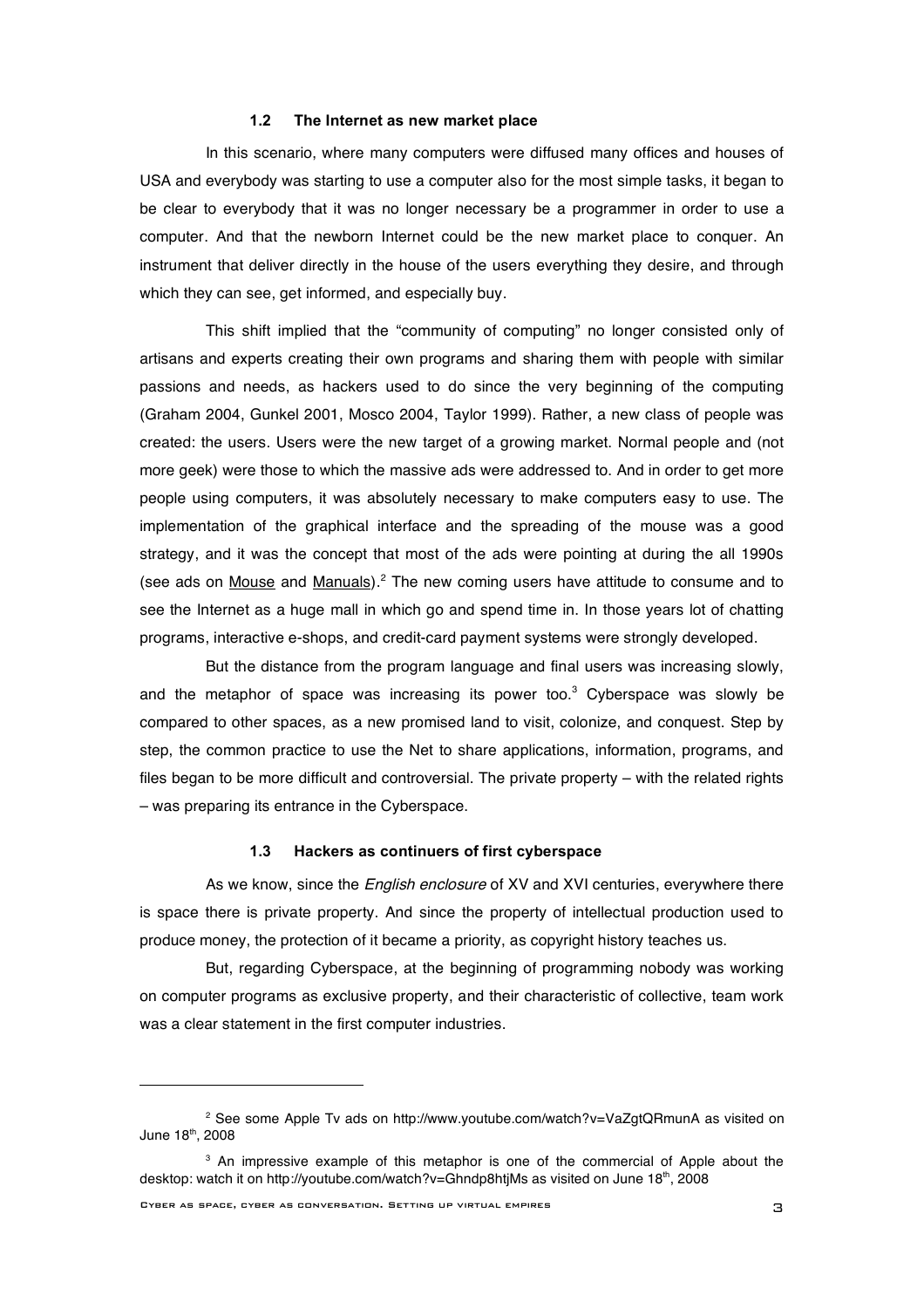During the interview that Mr. Stallman released to me the past  $22<sup>nd</sup>$  December, he was pointing out that "we had no passwords in our computer at the campus, because it made no sense to close our programs: the more that we were, the best the program was developing". No passwords, no closures, no encrypted code: the more the code was shared, the better this was for the development of computers and of the community related to them. That is the spirit with which hackers started to work together, and continued to do also when the GUI created that strong separation between the laymen and the programmers. Something was changing, evidently, but hackers' exploration of cyberspace was still going on as in the past "golden age" of cyberspace, when to explore and be curious was an appreciated and skilful characteristic of programmers (see Mitnick's interview).

This attitude of hackers to keep cyberspace a place in which freedom could still be a value got a strong supporter in Richard Stallman, that with the Free Software Foundation since 1984 is fighting to maintaining the code of application free, in order to keep the distance between users and programmers as small as possible or at least *potentially* – wherever some users want to begin to program – reduced to zero. This is extremely important for Stallman also nowadays: there is no reason to use programs that tied you and your enterprises to the will of another company where you can use a reliable, extremely powerful, and flexible software instead. The move of software house is to keep the power of programming away from people, according to the analysis of a hacker of Chaos Computer Club of Berlin (see this piece of interview) and Stallman (see this piece of interview) that are both keeping the power of doing things in the hands of the majority of people. In order to do this, Mr. Stallman provided a strong legal tool, as the GNU GPL license. This license is a copyleft one, that means that everybody can modify the software released under that license, watch inside, learn from it, and release his own modifications with the same license of the original program. For this reason the GNU GPL is called "viral license", because it perpetuates itself and it frees the application that are generated by the original one.

### *2. Hackers attitude in Italy: reclaiming skills and freedom from induced-necessities*

In Italy there were hackers since the very beginning, as almost everywhere in the developed countries during the 1970s and 1980s. Many communities of programmers were flourishing all around the Italy and, during the 1990s, the use of the Internet began to be diffused also there.

The power of the tool was quite soon realized by movements. There was a strong grassroots tool to easily connect and share ideals, ideas, strategies, and political views. Quite soon, since the first half of 1990s, political movements started to massively use the Internet to communicate with each other and to set up their campaigns. Besides the communities of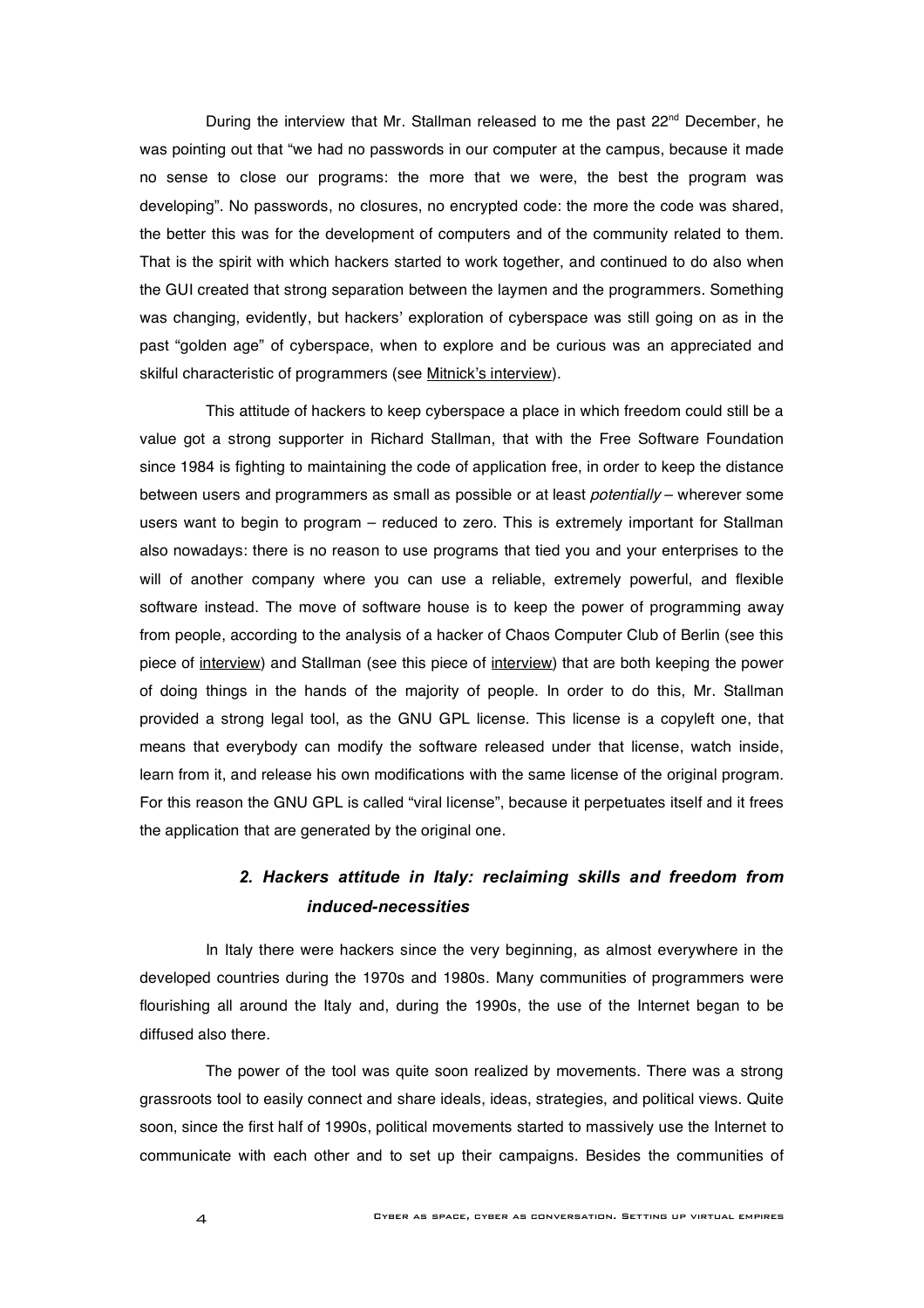programmers started to flourish a high number of communities that used to take the Internet and programming as a tool to free the minds and ideas of people, as a tool for propaganda.

Of course we can find this type of movements almost everywhere: "Electronic Civil Disobedience" and "Hacktivism" are not Italian expressions to define an Italian phenomenon, so there is no originality in this expression. But the Italian peculiarity is that those movements were since the beginning co-opted by the political scenario. In a sort of monopoly of dissent, there was little room for those hackers that wanted to be part of a hacker community without being also automatically part of a movement of disagreement and civil disobedience. The hacker P., that I interviewed the past February, told me that the group of hacking that he and a bounce of him friend started in Cosenza, were forced to stop their activity because they refused to take their meeting in the local committee of a political party, instead of in a private rented room.

The risk that since the very beginning the hackers perceived was that in that way the possibility to be seen as criminal and a threat for civil society was already high and intensifying. Instead of give freedom of programming, they were risking of being the cause of the repression. And in some occasion, that strong connection with the groups of dissent provoked a failure and destruction of some local hackers' clubs, as in Cosenza, where they were dispersed. Local groups that transferred all their activity on the Net, saving and empowering in this way lot of connections, but that were losing the human experience of meeting together.

By the way, to hack is a term definitively under stress and pressure everywhere: from the original meaning, it started to mean to program skilfully and then to do things with cleverness and humour, and nowadays it could be applied to so different fields: art, crimes, furniture, literature, bikes (this and this). Mr. Stallman himself points out how to hack has to be intended as "a way to do difficult things playfully" (see interview), and so that activity is completely human and natural.

But hacking, and the way in which we hack, could be driven by lot of reasons and personal motivations, social contestation, and community based protest. Stallman's motivation, for example, is the positive rebellion to a system that would own also the job of a big group of researchers and programmers (see interview); other hackers rebel against an incomprehensible and repressive authority (see this interview), or a strong believe that software is something that could not be owned by someone because it is intrinsically free (see the interview).

In Italy the hacking movement is intertwined with many movements of reappropriation of spaces and the time that consumerism stole from us. In an economy that claims for more-production/more consumption, hackers are part of the movement that asks to their participants if they really need to consume and produce more, or rather if the thing that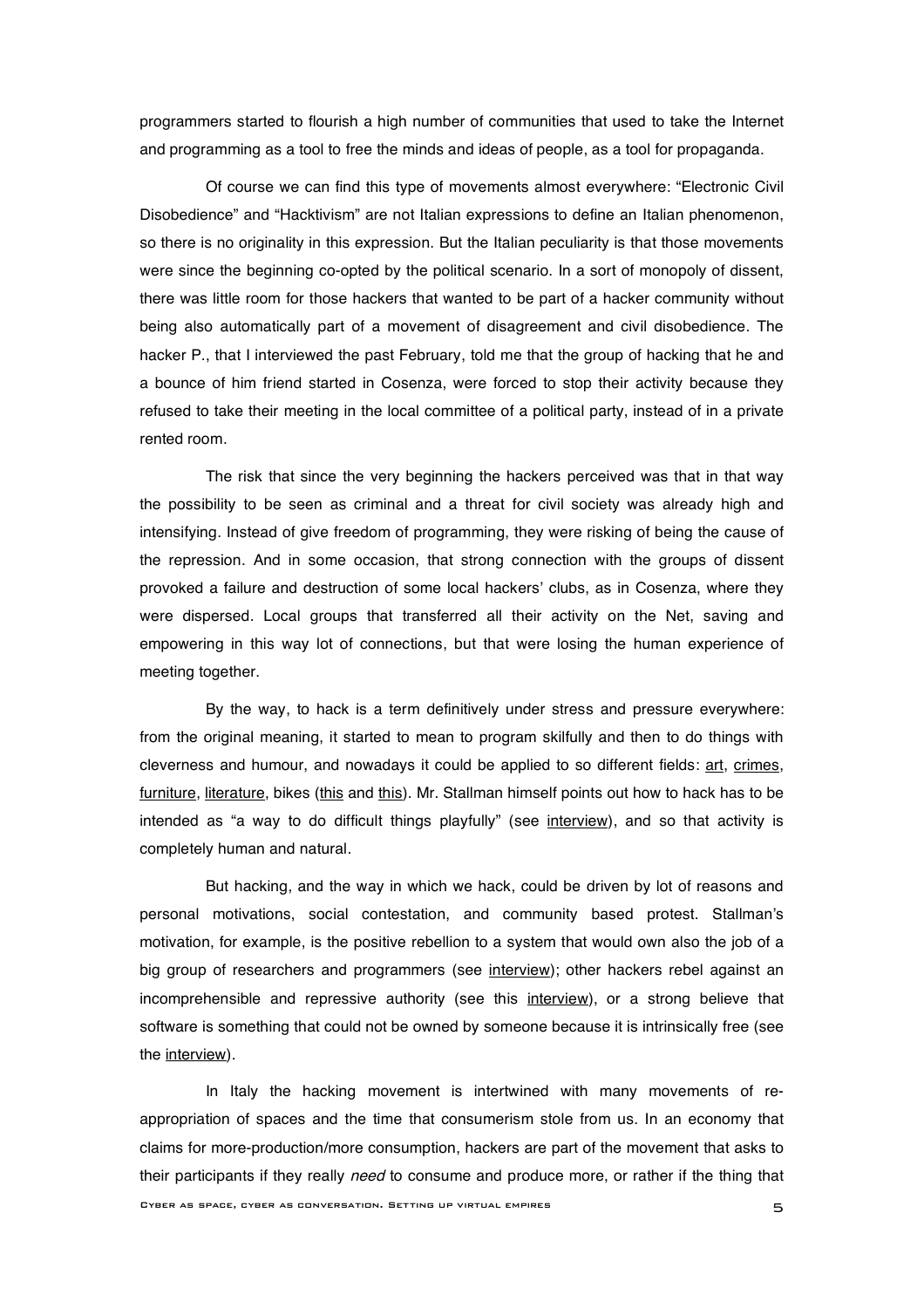they need is to empower and reconstitute a web of knowledge, traditions, customs, relationships, and people. In this way to hack, and not necessarily computer-aided, became a way to express themselves rather then a way to infringe laws and copyrights. To hack became a way to free themselves and to help the neighbour to do the same, in his/her way.

It is self evident that if conceived in this way, to hack becomes a political act before than a practical act. It is not just "a playfully way to do something", according to Stallman, rather it became a playfully way to *change* something. Or, at least, to try to change the reality. To hack becomes a practice that could be apply to different situations and activities, and a tool to fight against a society that would lead people to be just passive, and for a society of responsible, autonomous, collective citizens.

Hackers are conscious of their power in this developed world, but they are also aware that they really can change the world using this power helping people and giving them the tools to be autonomous and so intrinsically free. As Mr. Stallman pointed out,

But the entire developed world now needs and uses software, so software developers now control the way the world lives, does business, communicates and is entertained. The ethical and political issues are not addressed by the slogan of "freedom of choice (for developers only)". 4

#### *3. Hackers in Pisa: ethnographic data*

#### **3.1 The physical location**

Pisa is a small town in Tuscany, in the very centre of Italy. Close to the sea, a few miles away from Florence, with a small airport that provides many low-cost flights throughout Europe, Pisa is a town that both historically  $-$  in perennial fight with Florence and Livorno especially during the Medieval Age – and nowadays is a city where people are keen on freedom and independence. Its convenience, and its symbolic (and historical) role as a bastion of leftist politics, made it a particularly appropriate location for the 2007's edition of the HackMeeting. The meeting was preceded by huge TV and radio news, and newspaper campaign that gave to the event a big exposure. I myself learnt by a radio transmission about the meeting.

To reach the meeting was particularly simple. Situated in a old, abandoned, and squatted industrial building close to the train station of Pisa Centrale, the building is a old factory that the municipality bought some years ago, and which is still awaiting renovations. It seems that the municipality wants to destine the building to some social services, as a public gym, but nowadays the building is still partially damaged and no works were provided by the

l

<sup>4</sup> this essay was written by Richard Stallman with Bradley M. Kuhn. It was published in the volume Free Software, Free Society: The Selected Essays of Richard M. Stallman. However, this quotation was taken from the website of the Free Software Foundation, at the address http://www.gnu.org/philosophy/freedom-or-power.html, as visited on August 20<sup>th</sup> 2008.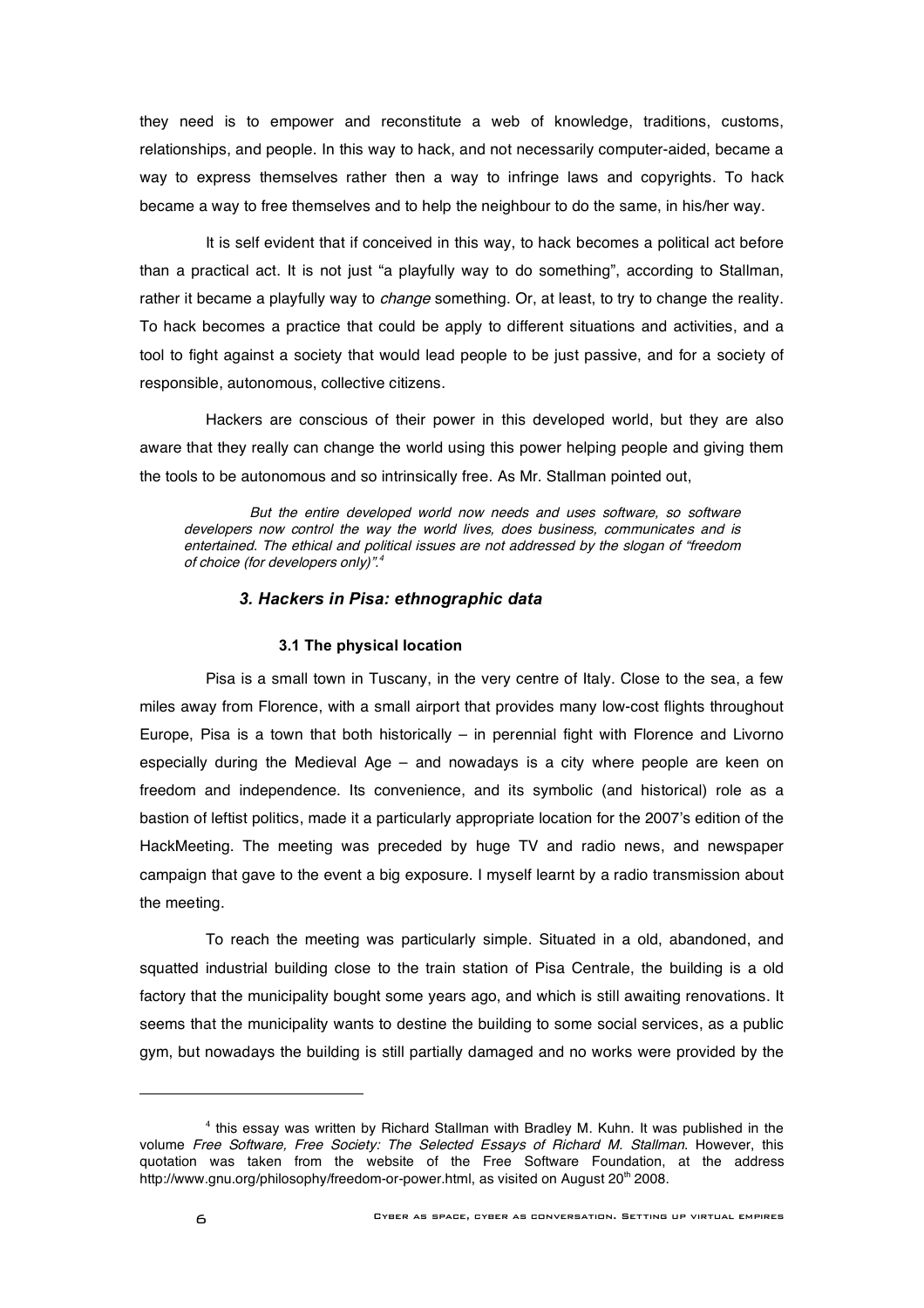municipality in the past years. So some groups of young people, in between the anarchist movement and the extreme-left political area, squatted in it, named the place Rebeldia (rebel + dia, that in Latin means day), and started to organize social and cultural events. The location is pretty perfect: close to the train station (the train is, in Italy, the cheapest way to travel), to the bus station, and with a huge parking lot just turned the corner, Rebeldia has lots of rooms, of different size, that can host at least four different events simultaneously. It has also a couple of rooms dedicated to a kitchen, and a couple to host whose who want to sleep there. Basic toilets are provided, but lots of people prefer to go out and use the toilets of the bars and restaurants around the zone. The population is partially hostile to Rebeldia, but it is also clear to the people that lot of culturally good and important events are provided by the centre.

It is the first time that HackMeeting come to Pisa. Every year, it is hosted by different hackers' groups around Italy, since 1998. The first HackMeeting was kept in Florence (1998), than in Milan (1999), in Rome (2000), in Catania (2001), in Bologna (2002), in Turin (2003), in Genova (2004), in Naples (2005), and in Parma (2006). All the meeting were kept in Centri Sociali as Rebeldia. The very first meeting caused some problems to the organizing committee, which was sued by the municipality. Some of promoters are still under process because of the supposed danger of the event that they organized.

#### **3.2 The cyber location**

The cyber location was multiple. It is first of all a website (www.hackmeeting.org) that was set up at the end of July and invited all the hack communities around the Italy (and Europe) to join the organization of the HackMeeting in the following September. The whole organization of the meeting was conducted through the web, and there were no organization meetings with all the components organizing the meeting until the day before the meeting occurred. People were in charge of various pieces of the organization, and they were directly responsible for those things, and completely autonomous in the organization as well. The discussion about the opportunity to include or exclude some activities from the meeting was conduced strictly online and using a wiki, so every participant could say their opinion and leave their message open to criticisms and suggestions.

Then there was a particular cyber-location there, during the meeting. A huge (the biggest available, actually) room was filled with cables, switches, servers, and lan-cables. Every one could join the network, share their disks, go to the Internet, and set up a strongly encrypted connection to the server. Lots of people arrived with the flags of their hacking group and set up a small fortress, both physical and virtual, inviting the other hackers to try to break the protections. Someone put a Jolly Roger, the pirates' flag, on the bottom of the hall, where there are some tables and sofas, to relax and sleep, or to get a beer chatting about the just shared movie, song, or book. At the entrance of the hall, a promotional area welcome all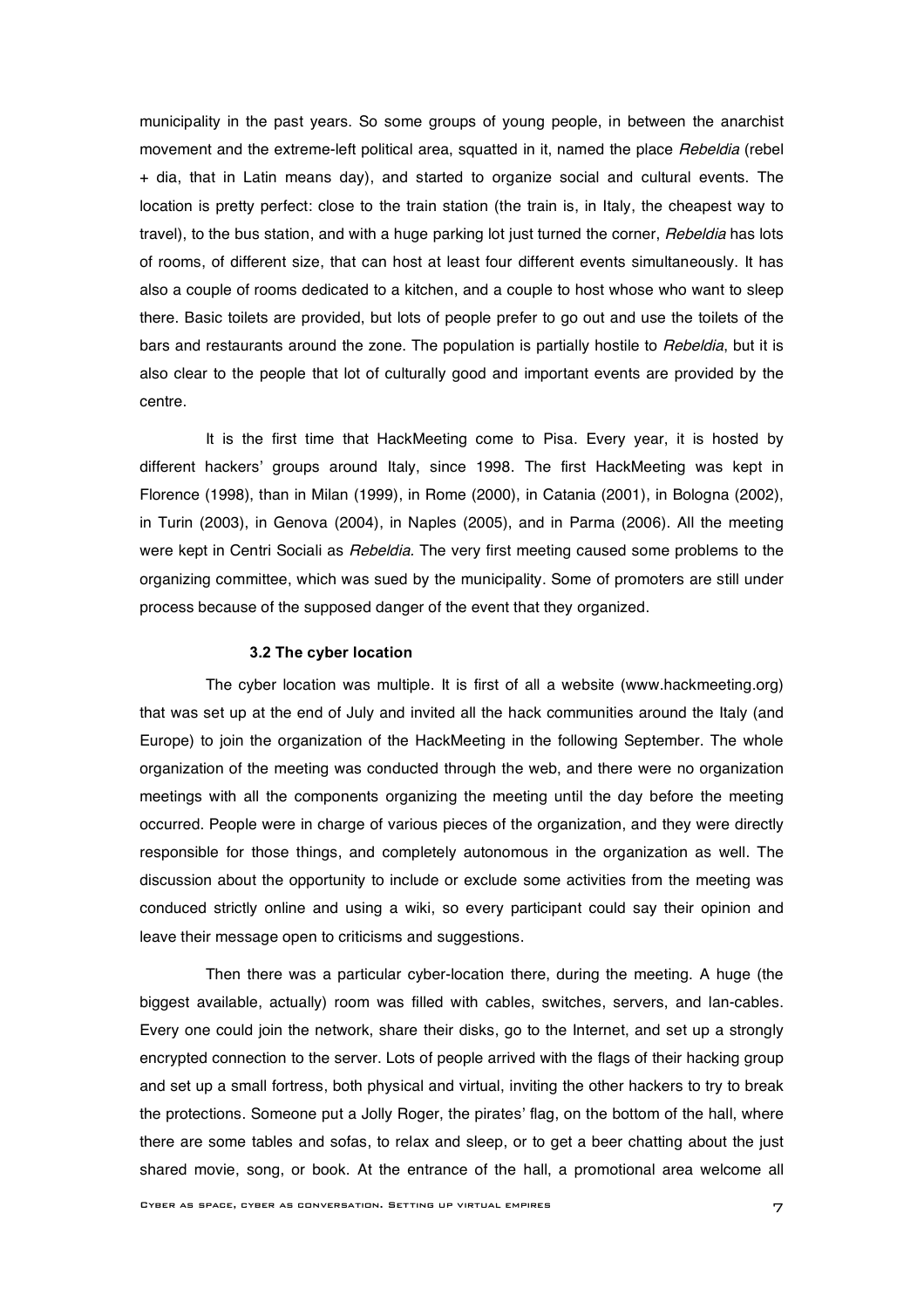those groups (and private sponsors) that would exhibit products (like t-shirts, books, promotional flyers) to support their groups. There are the "Turin Hack Group" that sells funny t-shirts and cool hyper-technological-bijoux; the editor "Eleuthera", specialized in anarchist and libertarian books; an interesting hack group from Padua that is trying to provide to the city a free and gratis wireless Internet connection (www.copy-riot.org) and that provides all the technical features to export the project also in other cities; a couple of private sellers of what I call "che-guevara-and-other-riots" t-shirts.

Even if strictly physical, this is a virtual space. It is the place of ideas, ideals, propaganda of course, but also the place where things are shared: books, movies, music, programs. And a huge presence of GNU/Linux operating system users that push other OS users to join the community and free the knowledge.

Besides these, many super-computers were exposed as trophies. A climate of curiosity and admiration, willing of learning and teaching was clearly noticeable.

By the other hand, it was difficult to take photos and to video-interview some hackers, as I planned to do. The perception of being outsider in a close and highly technical community is pretty strong.

#### **3.3 The contested place: the Centro Sociale** *Rebeldia*

Arriving to Pisa I parked not so far from *Rebeldia* but, even if the place is pretty simple to find, I got lost. I finally find a police station that give me directions: the *Rebeldia* is almost 50 mt. from the Police Station, and this is the first thing that deserves to be underlined: a squatted and illegal structure cohabit with the police, which were ready to tell me where the hackmeeting is and how I can reach it. Nobody asked me why I want to go there, and certaintly did not ask if I am a cybercriminal.

Now, it is necessary to say what a "Centro Sociale" is, in order to understand why the location is so important. A "Centro Sociale" is, according to the definition of Peter Lamborn Wilson (a.k.a. Hakim Bey)(1991), a Temporary Autonomous Zone (or T.A.Z.), a place in which, temporarily, people can meet each other and share information, political believes, culture. It could be both private or public, but the most extreme "Centri Sociali" are squatted, and so quite temporary. In a "Centro Sociale" exhibitions focused on genocides, wars, social problems, and other often banned information, which rarely could take place in other public or private spaces, find their natural location. The place hosts them and the people are seriously interested to watch, get informed, get involved. A "Centro Sociale" is a place of activism, and of strong involvement of people. There are also concerts, groups of discussion, reading groups, and controversial protests and meetings are hosted. For all those reason, "Centri Sociali" are traditionally quite extreme politically. Of course there are "Centri Sociali" of the left and the right, even if the number of left party's one are the majority.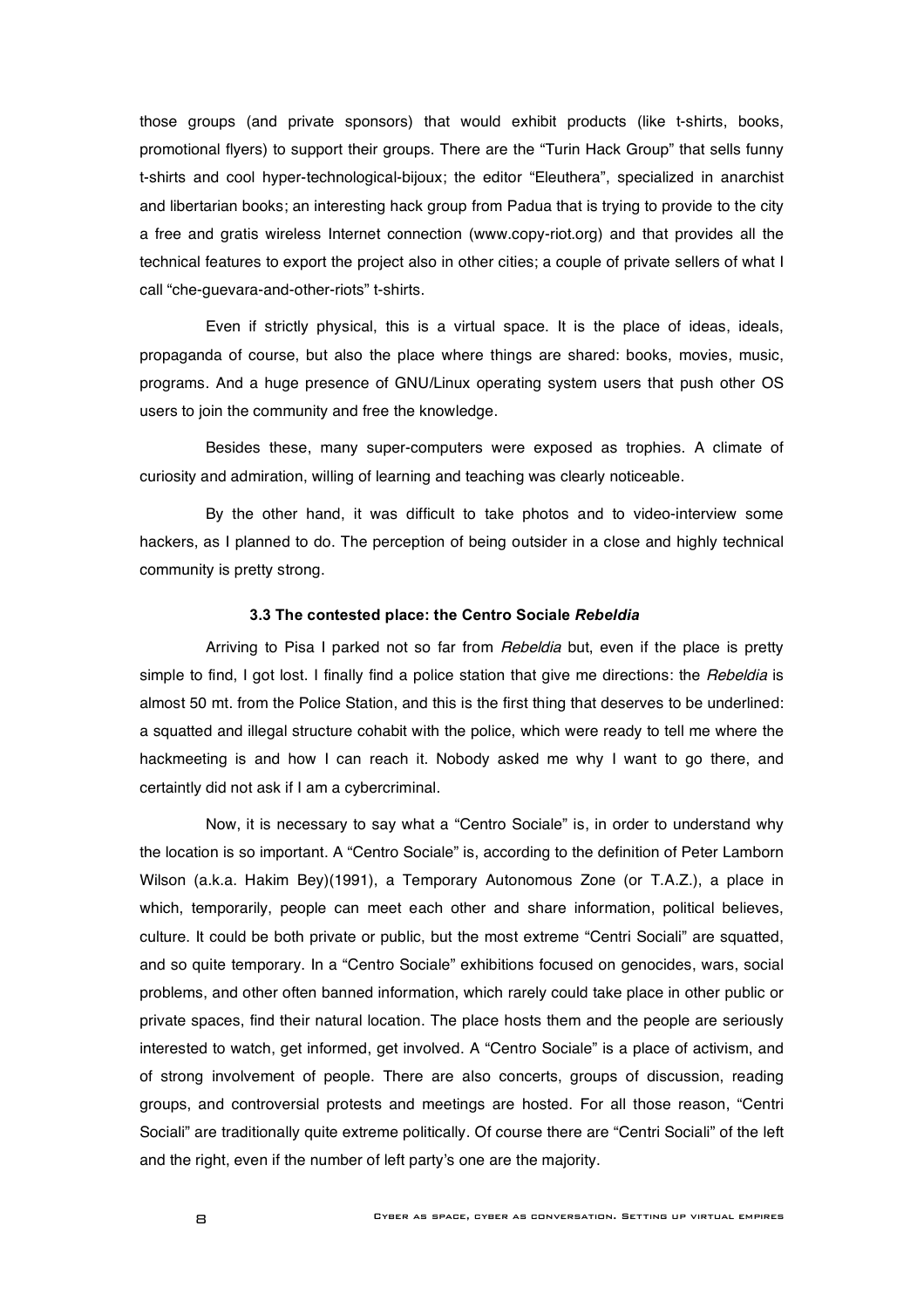Arriving a the *Rebeldia* I was pretty astonished: a decadent structure was waiting for a three-days-long meeting, and it seemed totally unsafe. I walked in. Some guys watch over the entrance, the more to ask for a small contribution (expressly voluntary) than to control who is getting in. In fact they are eating a sandwich and drinking red wine (it is midday). The climate is totally relaxed and with no pressure. Someone narrates when he was put down to the police records because he was going around in the past HackMeeting location; someone else asks for advices about his Linux setting; someone points out that another newspaper just published the press release that the organizing committee released the day before. Once in I am in the parking lot, where lots of cars and some campers gives to the location a really posturban setting.

The Rebeldia is an excellent structure for this type of events. In the small hall close to the kitchen was placed a small *fair trade* bar, in which you could find beer produced by a small local producer that resists the big corporation of beverages; just brewed fair trade coffee, from some cultivation in Colombia and Peru; organic juices and organic cold tea in glass bottles; home-made cakes that participants bring from their homes. Everything there oozed "conscious" political choices.

The bar shares the room with five workshops a day. Those are some arguments: an introduction to Linux; a meeting to set up a questionnaire against the prohibitionist propaganda; some considerations about the rule of hackers in the fight against the System; an introduction to an algorithm called AKS; an introductive course on preparing and baking the bread (with practical exercitations); a speech about the necessity of "hack the science" and put it under question.

Close to the bar there is the common kitchen. There are three meals: in the morning, around the two in the afternoon, and around the nine in the evening. Time schedule is highly flexible, and when the meals are ready a small bell is played in all rooms. All meals are made with local fresh organic products. There are multiple menus for vegetarians, vegans, and the others. The dishes are, unfortunately, made by plastic, but some people have their own dishes and glasses.

The main structure of the Rebeldia has two big rooms. One of these is the one that I described before, and it is full of groups, computers, and a small bar. Both Friday night and Saturday night the room became a cyber-disco where free and open source music is played until the four or the five in the morning, or at least until people dance. The big room, the one with the computers, never closes and there are no official meetings in there. Just computers, and nerds.

Cyber as space, cyber as conversation. Setting up virtual empires 9 The other room is a rock-climb gym, in which lot of people set up their sleeping bag. In there almost 80 people could take seat and, counting the standing, there would be room for at least 120 people. The main events are there: Emmanuel Goldstein – one of the historical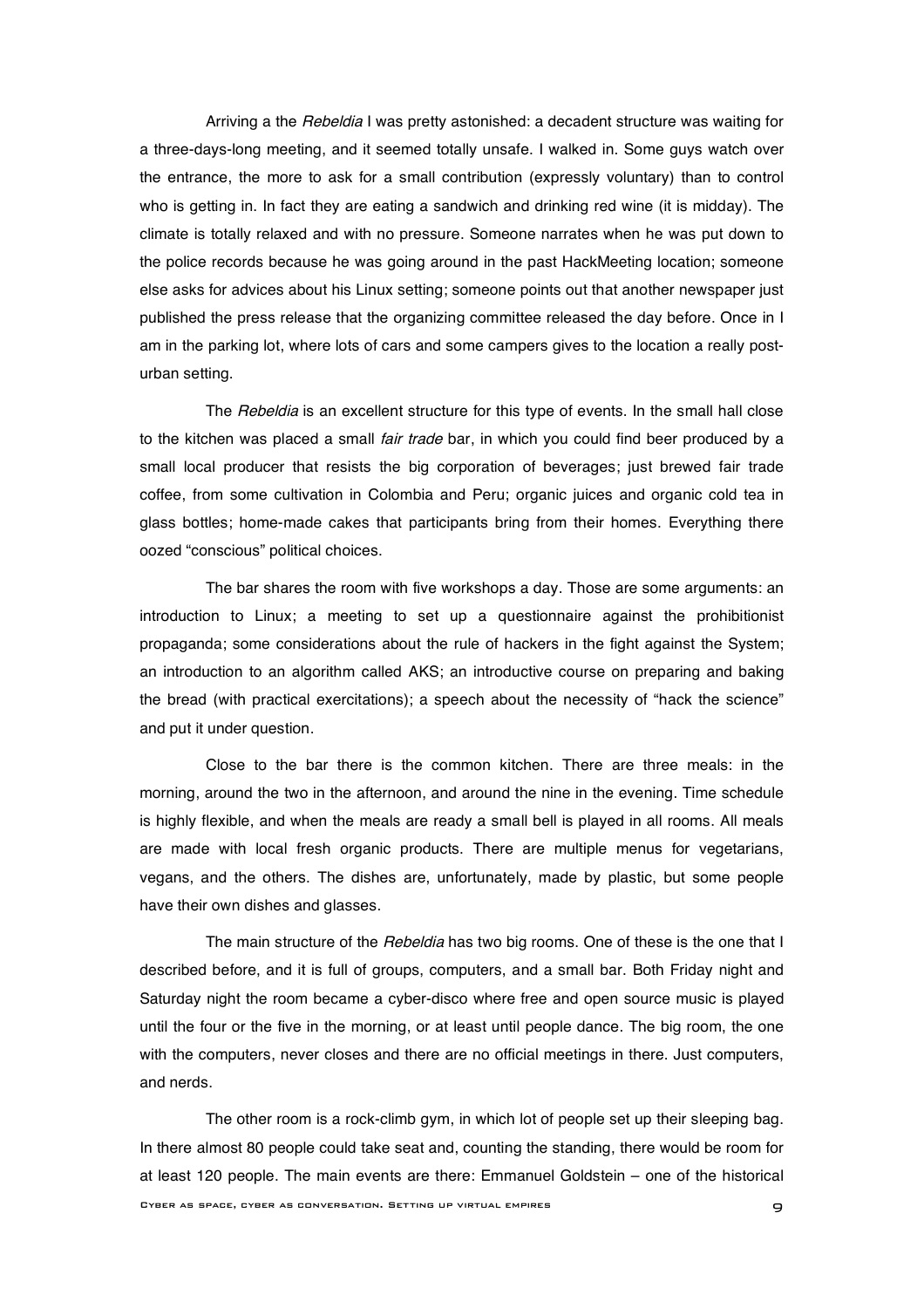hacker and hacktivist, founder of the New York based "2600" magazine – speaks here, and other presentations of security issues, counter-information, and free and open source program take place during the days. At Goldstein's speech the room was so full that it was impossible to move: lot of people went to the cybermeeting just for him, and just that evening.

A couple of common rooms for sleeping and bathrooms take place upstairs, and the organization's room where all servers and telephone connections are in a small room over there. That one is the only room that is locked, while all the others are always open and accessible.

The big parking lot is alternatively a place in which to eat, to smoke, and to camp, and also a place where there are a couple of seminars, as how to pick locks and how to made a home-made wi-fi antenna. The climate is actually fitting the camp sensation: people going around, going in and out all the time, chatting, meeting, smoking, taking showers, eating, going around with their laptop, reading.

The style of the meetings is like a chat between friends, seminars in which everybody can participate to learn but also to teach, to report their experience and problems that they face and successful solve. Generally the seminars exceed the time that they were planned for: people stay there talking and chatting and sharing experience since the one, two in the morning.

Because of the characteristic of pretentious illegality of the meeting, I was discouraged to take photos. I found something on the Net, but it is not enough to describe the structure and the buildings. I sketch up a 3D model that could help to figure out how the Rebeldia could look like. Here  $(1, 2, 3, 4, 5)$  some draws of it.

The list of the seminars did not exclude anybody and nothing. The seminars were set up through the website in the months before the meeting, so there is always someone that is in charge of calling and collecting the people that want to participate, someone that speech, and all the need for the execution of the speech, as computers, boards, projectors, or flour and yeast, in case of the bread's seminar. All seminars were proposed and discussed through the forum in the website before being approved, so they always have at least a bounce of people that participate and interact with the speaker.

A small garage close to the main hall is used as experimental office of a well known group of hackers (Freaknet lab, the first free and open European laboratory to hack and learn programming) and there old computers are re-assembled, mixed, fixed, and brought to new life with light versions of GNU/Linux. Here an there some passionate hackers are collecting material for their computer museum, and trying to take back to work computers that the evolution of GUI and operative systems have left in the cellar of some offices or houses, and which are totally fun to program, interact, modify (some photos of their old computer here and here the list to the computer open to everybody want hack and play with them).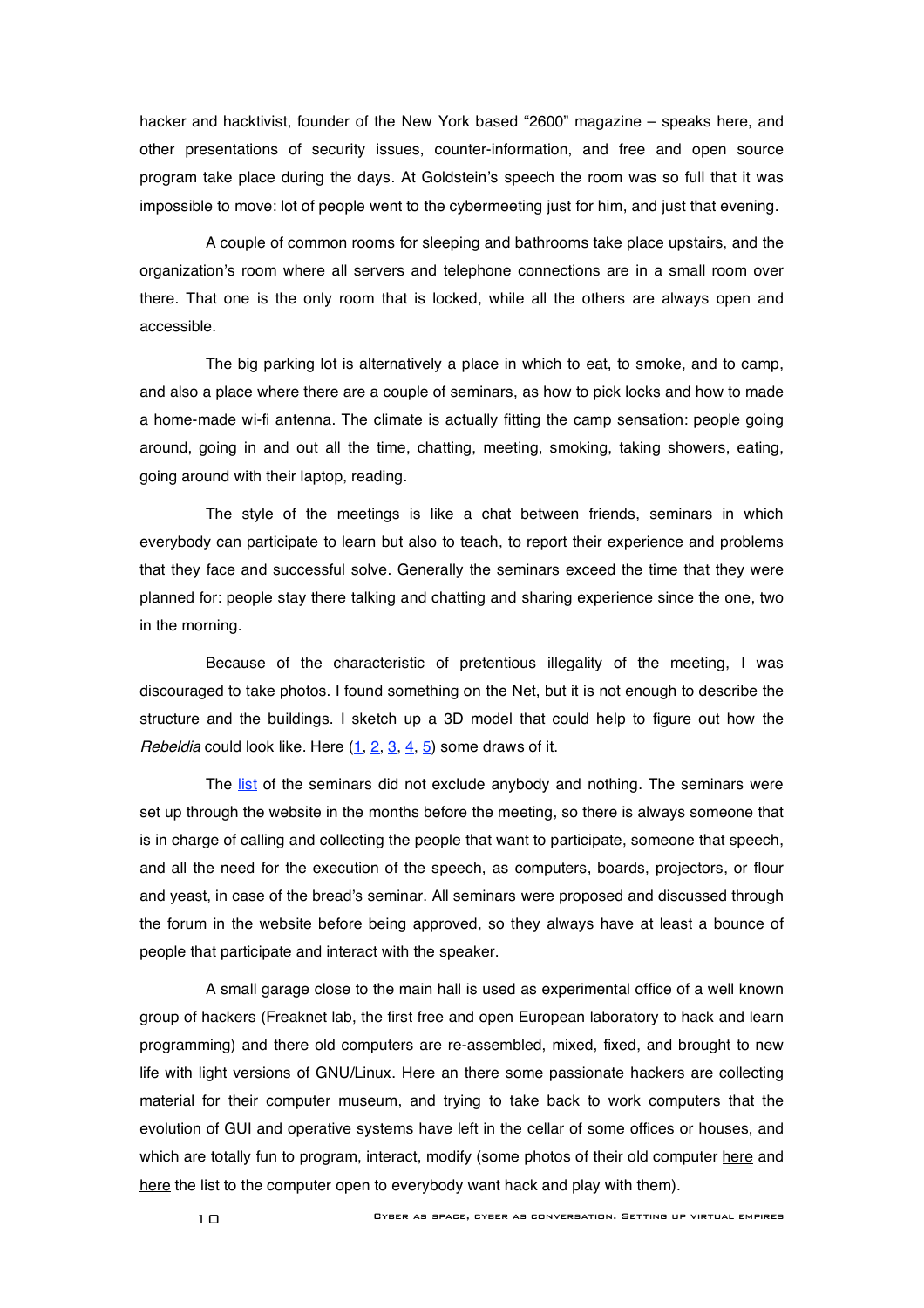Then old electronic devices of different kinds are dis-assembled and mixed together to have new (sometimes useful, often useless) gadgets: a small tone generator token from a toy guitar became part of a complex music machine; a group of led lights from an old spectroscope became a fun displayer; pieces of computer became external devices; old radio came back to life and diffused light music on the air. A sort of laboratory, or an enormous dump depending on the point of view, in which nothing is wasted, and everything could be an essential part of a new project, a different, new, and creative object.

#### *4. The rhetoric of freedom*

All the Hackmeeting was invested a strong rhetoric of freedom. As I underline above describing the location, more than a meeting of people passionate about computers, the meeting was a reunion of people who have strong political views, and are trying to apply these beliefs in everyday tasks. Paradoxically, computer hacking is one of the ways in which the belief in a "world more fair and just" could be generated by using better and more conscientiously the resources. So, for example, just after the workshop about an algorithm and in the same room the workshop about "how to bake our own bread" was taking place.

The Manifesto of the meeting  $-$  in Italian, English, and Spanish  $-$  pointed out this attitude: to hack is a new way to express an old and eradicate dissension more than a new verb that identify a precise and clear activity. I think that this is a result of a long process of appropriation of the term actuated by the movements of dissension, and this is not a process that was exclusively actuated in Italy.

I will demonstrate this through the analysis of two interviews that I took during the HackMeeting. The first is with Caparossa, one of the organizers and a hacker, "but not computer hacker" as he told me. The second is an interview with a representative of the group "Copy-Riot", of Padua, who speaks about the freedom of share internet connections (through wi-fi signal), but also books, music, and movies.

#### **4.1 Caparossa**

Caparossa is an old Italian hacker. Tall, with little beard and a smart glance he definitively is a young 40 years old man. He accepted with pleasure to be interviewed, and his broad preparation about the history of social movements in Italy is incredibly accurate.

CYBER AS SPACE, CYBER AS CONVERSATION. SETTING UP VIRTUAL EMPIRES He started to use the computer in 1998, and he is working as a computer assistant in a private corporation. I asked him what means the word "hacker" for him. He said, "if you intend hacker as someone that is a genius setting up a computer, so I am not an hacker; but if you intend hacker as someone that is a person with curiosity, and use the computer for social means, so I am an hacker, and I am hacker since 1998. I am someone that uses the computer for social meanings". For this reason, he said, "in Italy since the very beginning – as in the rest of the world, actually – the world of hackers was associated to the world of the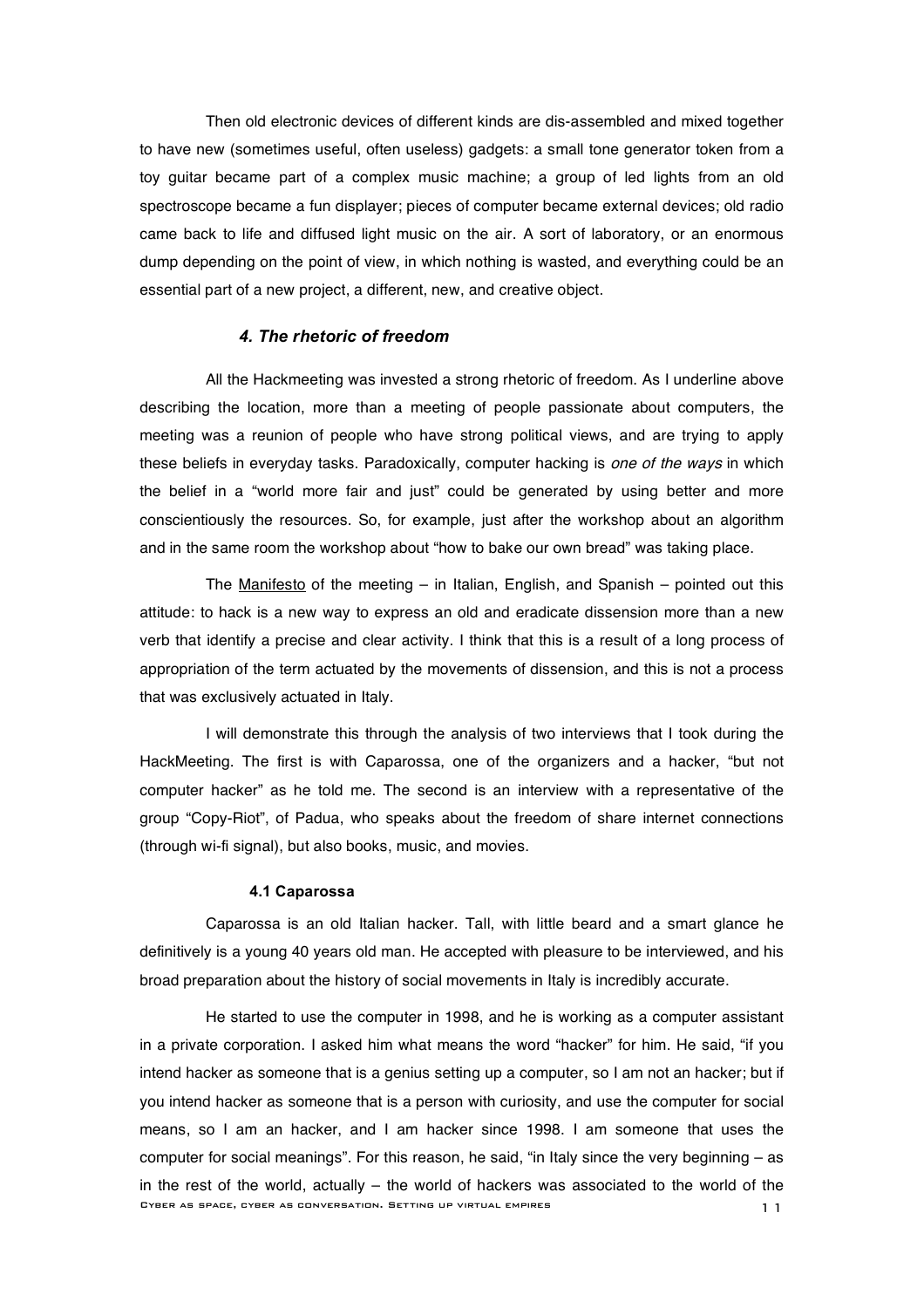people politically engaged. Of course there are a big number of hackers – the informatics hackers, the ones that hack a computer I mean – that say that they are not engaged politically, but actually the HackMeeting, that is a real important Italian meeting, took place since the 1998 in Centri Sociali".

There are three aspects to underline in these sentences. The first is the declared disconnection of the term "hack" from the computer environment. Caparossa is using the term out of its context consciously, and he is claiming this use of the term for a new and broader meaning. This broader use of the term – and this is the second thing to underline – date back for him since the very beginning of the hacking, and everywhere, not just in Italy. Then there is his assertation regarding the obviousness of this claim, when he said that there are some hackers, "the computer hackers", that they could say that their activity is not political but, as counterbalance, there is the fact that the HackMeeting is hosted in Centri Sociali since the very beginning.

In the next part of the interview, Caparossa explain better how the politic of hacking is just a tool to improve freedom, rather than a clear political action against the System.

"Ours is not, strictly speaking, a political view. To hack is free flow of information. Or better, is free flow of knowledge. If you look inside the world in which we are living, the mainstream system is exactly the opposite. For example, yesterday we made a joke. The newspaper "La Nazione" ask us what we think about Burma, but from the technical point of view. And the journalist asked us to write down what is happening, from our point of view. And so we write down a fake press release in which we were telling a story about the regime that was taking control over the Internet through a virus called HOAX. And today it is published in the newspaper. Now, it means that the journalist published a news item? without verifying the source. So, to hack the information it means to create another way to stay together, another way to spread knowledge and information. A way that is not more from the top to the bottom, but dialogical, in perennial discussion. And to do that, the tools to verify the information and the knowledge are the key to be free. Indymedia, for example, was conceived with this reasoning. That are of course a mix of politically action and technics, but there is especially an attempt to use fruitfully technologies in order to put the people in condition to use them, and in this way to be free. [...] I spent days and weeks and months inside the Centri Sociali trying to convince people there that to crack Windows is not at anti-imperialistic move, because you are still using Windows, and you get accustom to it; and now inside the Centri Sociali there are only GNU/Linux, that is a free and open system that teach you how to program, and so you have the freedom of programming by yourself, and so to not be dependent from proprietary and closed software of big corporations."

To hack is conceived as a way to free people, to invite people to think broadly and deeply about our society, and the strong connection that we have with the object as given,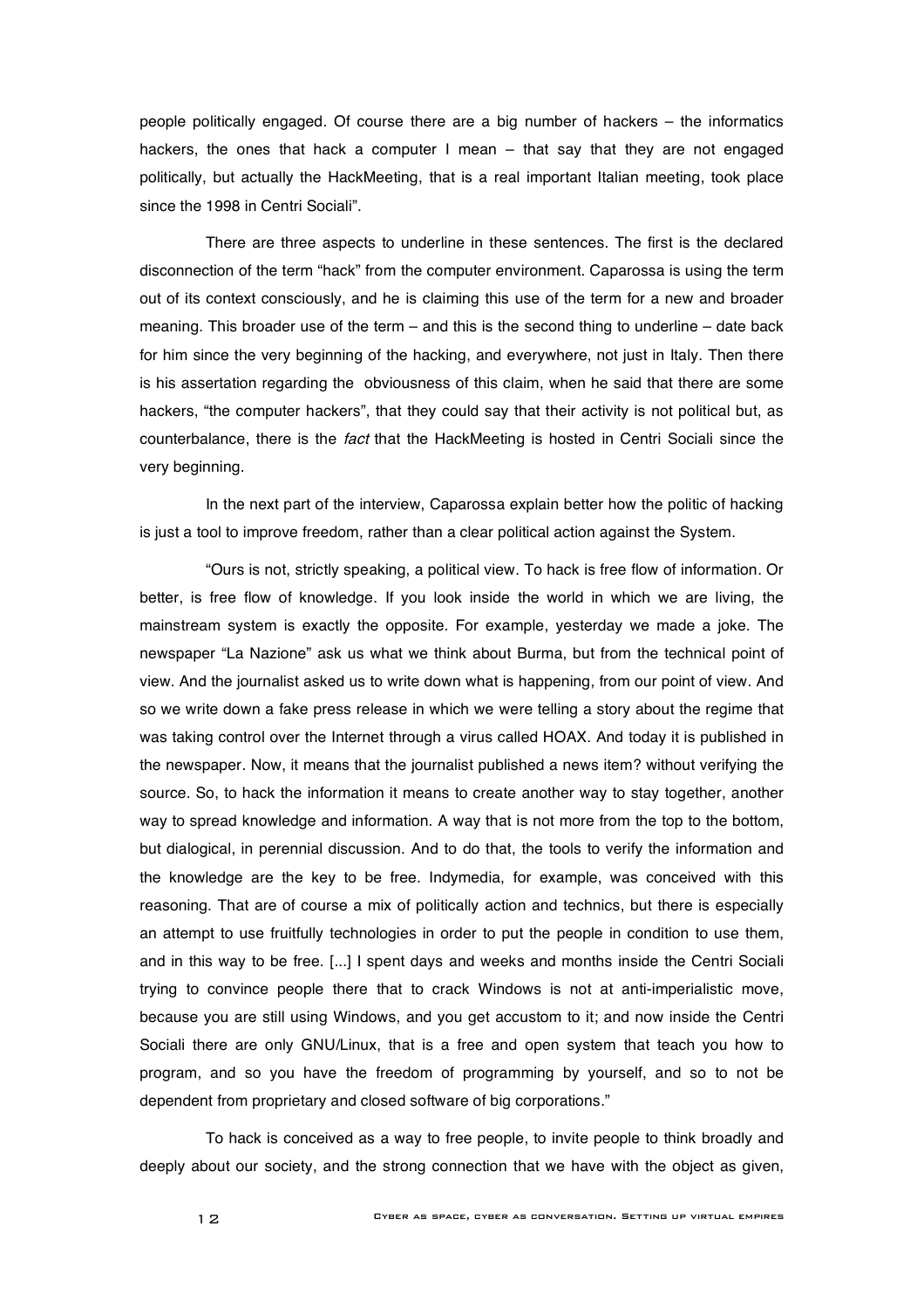conceived and produced expressly for one and only one use. Otherwise to hack opens our mind to a world of opportunities and misuse of objects, that free people from the slavery of advertising and stimulate their creativity.

In the conclusion of the interview, Caparossa pointed out how the relations in the hack-groups are based on horizontality, and so are open to the discussion and the participation in the community's life.

"In these type of movement, in the past years since nowadays, the keyword is horizontality, that is the Peer-to-Peer brought in the social life. So, those movement are totally not anarchist, but they are based on affinity. And that is the most beautiful thing.[...] Parliament is a part of politics, for me the degenerated one. With this I can live the politics in the Greek sense of the term, and so live actively in a community".

#### **4.2 Ciro, Copy-Riot Representative**

Ciro, a graduate student, is a representative of a group of students who, in Padua – in which there is one of the oldest and biggest universities in Italy – are setting up a free wi-fi connection all over the city and a centre in which people can share their movies, music, and books. The office in which the group organize their meetings is also a bar for students, open twice or three times a week, in which it is possible to drink a coffee and download a book or a movie in the same time.

I asked him which motivations pushed them to set up an officially? illegal group like that, which expressly goes against an Italian law that forces everyone who has an Internet connection to trace every single user that connects to the Internet through his or her contract (the so called Legge Urbani, promulgated with anti-terrorist proposals after the 9/11 and the London's attacks).

"We are setting up this Net because we think that the so called anti-terrorist law (Legge Urbani) that forces you to block all wi-fi connection and have a list of all people that connect to the Internet through your connection is a violation of the privacy and the right of everybody to share their own contract, as an Internet connection is. And this limitation is possible just because they are instilling unjustified fear and terror in the mind of people. But there is no reason in this. It is a system set up in order to force people to submit their freedom to them. And so all the people will tend to buy security devices, padlocks and heavy steel doors, and so everybody becomes more close and suspicious toward the neighbourhood."

The sense of a disappearing and missing community, the closure toward the extraneous that people demonstrate is generally generated by the ignorance of technical issues, for the Copy-Riot group. But there is no reason in not sharing, for example, and that is a volunteer submission to the power of law, which expresses itself without reason and justification, according to the group.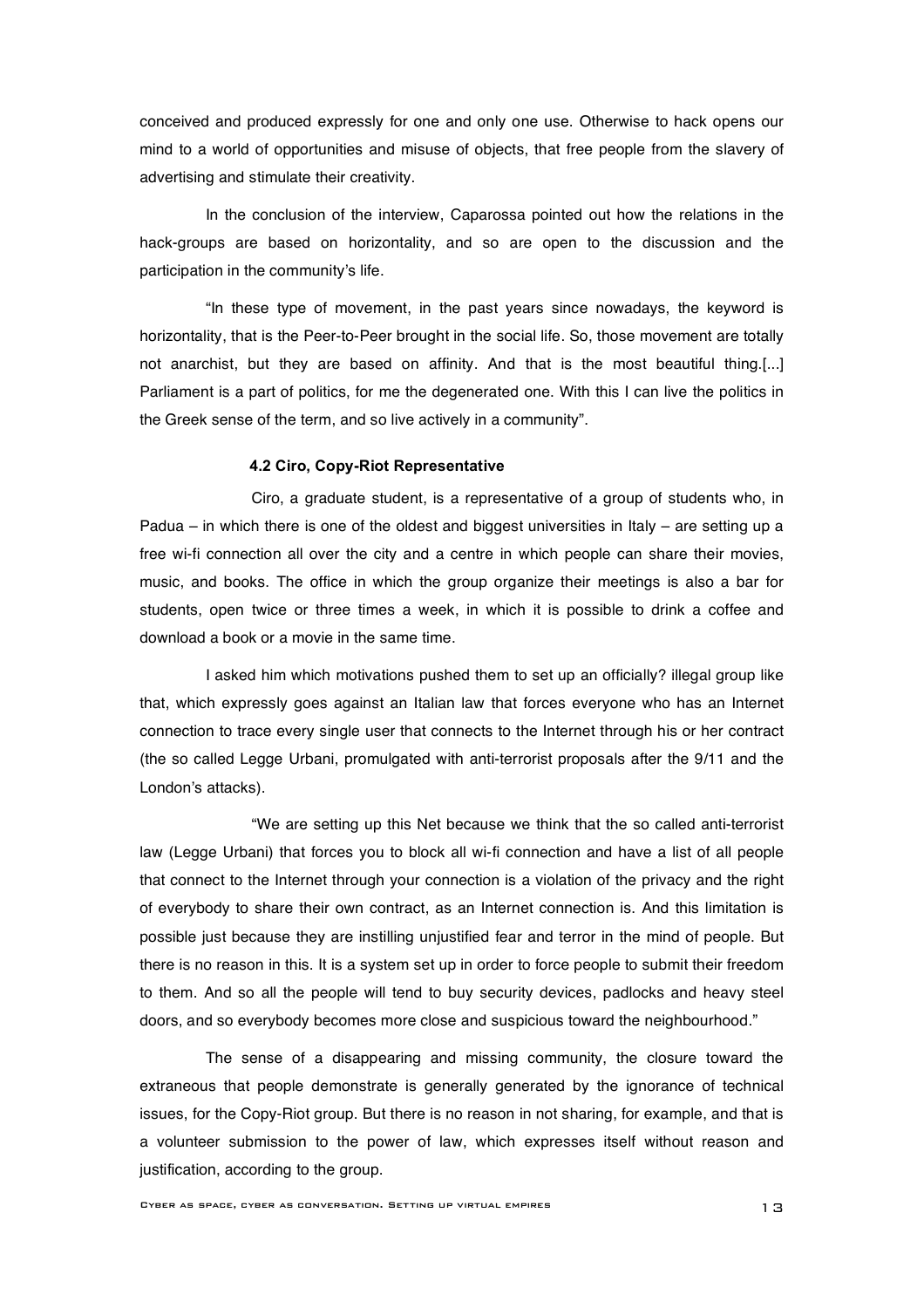The slogan of Copy-Riot is "Let's pirate, let's spread, let's share". I asked Ciro why they chose this slogan. He answered me: "we do not believe in the copyright. The copyright has a sense and it deserves to be protected but just if it is not depriving people to know. If a student has no way to accede to a text, and s/he needs it to study, s/he has the right to download it. Of course we are pushing the alternative, as Creative Commons, but until the creative commons are not a valid and effective alternative, we have the right to do that. When someone write a book, s/he is drawing knowledge and information from the common knowledge, and s/he is putting his or her piece of information, his or her perspective. So, sharing books we are giving to the people the opportunity to be part of this process and take advantage of a knowledge that belongs to mankind."

"What we are trying to do is introduce the sharing of the internet connections as a mind setting, as a path toward the sharing of also other things. We are graduate students, and we have not enough money to buy all the books that are suggested. So we scan all the expensive books that the University of Padova suggests as reading for the students and those are free on-line in our internal Net."

Copy-Riot symbol is a Jolly Roger, the black flag of pirates. I asked him why did they choose that symbol, and not something else, as a Robin Hood for example. "It was an aesthetic choice. And there was a huge discussion among us about the opportunity using that symbol. We think that pirates are people that are fighting for their knowledge, also with actions that are not fully legal, but that are trying to free for everybody. Copyright is a way to close the knowledge. Pirates are opening that knowledge, freeing it toward the use of everybody."

#### *5. Conclusion*

In this paper I reported some ethnographic data about the Italian HackMeeting, that took place in September 2007. I tried to demonstrate how the fight against a privatization of cyberspace took place both through the hackers' computer programming, and through the use of the verb "to hack" in a broader sense of the term. The fact that the meeting took place in a Centro Sociale; the fact that people there were considering and using hacking as a counter-hegemonic act supported with political motivation; the evidence of a shared and horizontal organization of the tasks both preparing and during the event shown us how the term spread out from its original meaning to a new and extensive meaning, that implies being curious, open, and questioning about the market and the society.

While the consumerist society is trying to conquest and monopolize with the market mindset every new territory, such as the Internet, the very existence of dissident groups that work for freedom of the code, and that try to spread knowledge and culture, ensures to everybody the existence of a different way to consider human relationship. Working under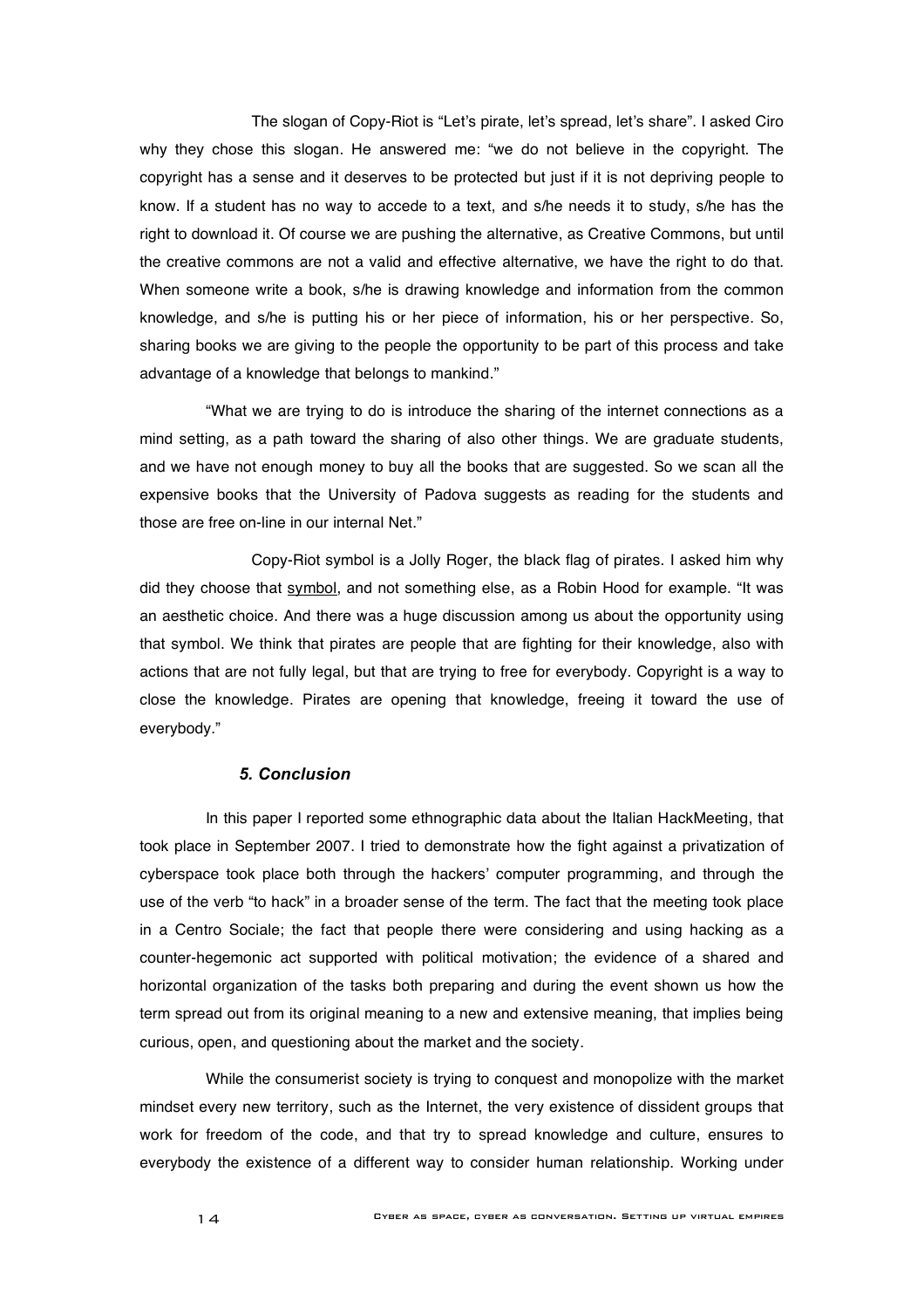GNU GPL license, for example, this freedom is kept all the time and donated to the community with the added value of the expertise of each member. The main aim of those movements is to avoid the privatization of public knowledge, through the popularization of something that was in the past a source of power. While the asymmetry of knowledge ensures that someone will stand over someone else, the use of the Net in spreading the information is trying to give back to people a common patrimony of knowledge.

But even if there is good faith to do that, a question remained unanswered during the all event: "What happens with those that do not agree? How do you answer to those that do not accept your point of view? With violence?"

While in fact to give a concrete answer to the market – through the free software, or the open source, or the creative commons – is a concrete way to put on the table an idea that self-sustain itself, that could successfully face those that do not like free and open knowledge and information, the position of who that justify piracy and cracking as a sort of people's expropriation suffers the paradox of tolerance: with those that do not accept this point of view the only possible alternative is a violent one, as the cracking and the illicit copying demonstrate.

But in Pisa the climate was definitively not this one. Of course there were also the angry pirates, as I tried to show, but the majority was of people enthusiastic for a project, rather than people angry, with the anger that the victims of thefts demonstrate. A community that is building a new world; a group of people for something, instead of a group of people against something. With the happiness that every beginning implies. And with the consciousness that they have to defend this freedom with all their forces because, as history shown us, all the commons territories are fragile zones to protect, to conserve, to love, and to share.